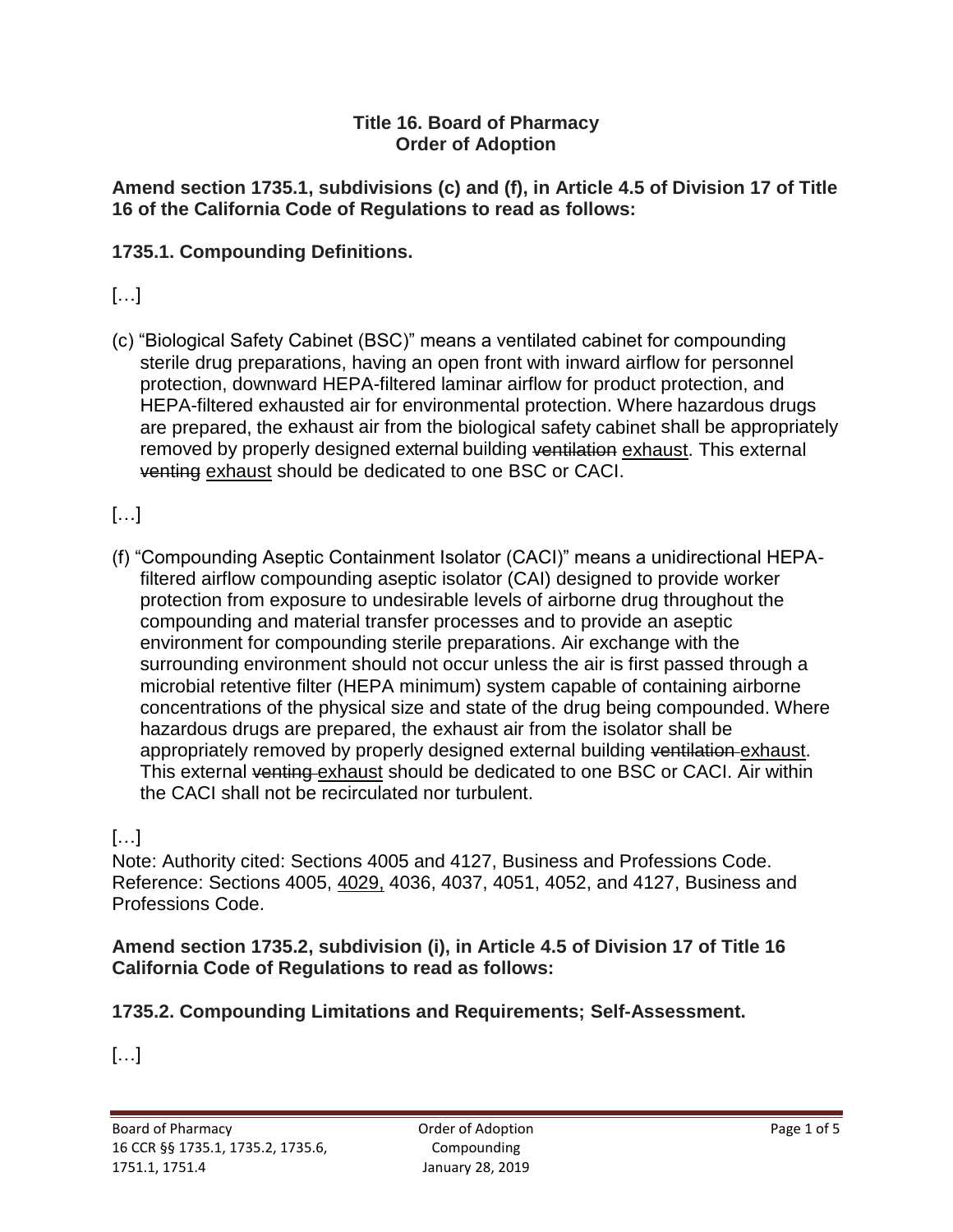- (i) Every compounded drug preparation shall be given a beyond use date representing the date or date and time beyond which the compounded drug preparation should not be used, stored, transported or administered, and determined based on the professional judgment of the pharmacist performing or supervising the compounding.
	- (1) For non-sterile compounded drug preparation(s), the beyond use date shall not exceed any of the following:
		- (A) the shortest expiration date or beyond use date of any ingredient in the compounded drug preparation,
		- (B) the chemical stability of any one ingredient in the compounded drug preparation,
		- (C) the chemical stability of the combination of all ingredients in the compounded drug preparation,
		- (D) for non-aqueous formulations, 180 days or an extended date established by the pharmacist's research, analysis, and documentation,
		- (E) for water-containing oral formulations, 14 days or an extended date established by the pharmacist's research, analysis, and documentation, and
		- (F) for water-containing topical/dermal and mucosal liquid and semisolid formulations, 30 days or an extended date established by the pharmacist's research, analysis, and documentation.
		- (G) A pharmacist, using his or her professional judgment may establish an extended date as provided in (D), (E), and (F), if the pharmacist researches by consulting and applying drug-specific and general stability documentation and literature; analyzes such documentation and literature as well as the other factors set forth in this subdivision $\overline{z}$  and maintains documentation of the research, analysis and conclusion. The factors the pharmacist must analyze include:
			- (i) the nature of the drug and its degradation mechanism,
			- (ii) the dosage form and its components,
			- (iii) the potential for microbial proliferation in the preparation,
			- (iv) the container in which it is packaged,
			- (v) the expected storage conditions, and
			- (vi) the intended duration of therapy.

Documentation of the pharmacist's research and analysis supporting an extension must be maintained in a readily retrievable format as part of the master formula.

- (2) For sterile compounded drug preparations, the beyond use date shall not exceed any of the following:
	- (A) The shortest expiration date or beyond use date of any ingredient in the sterile compounded drug product preparation,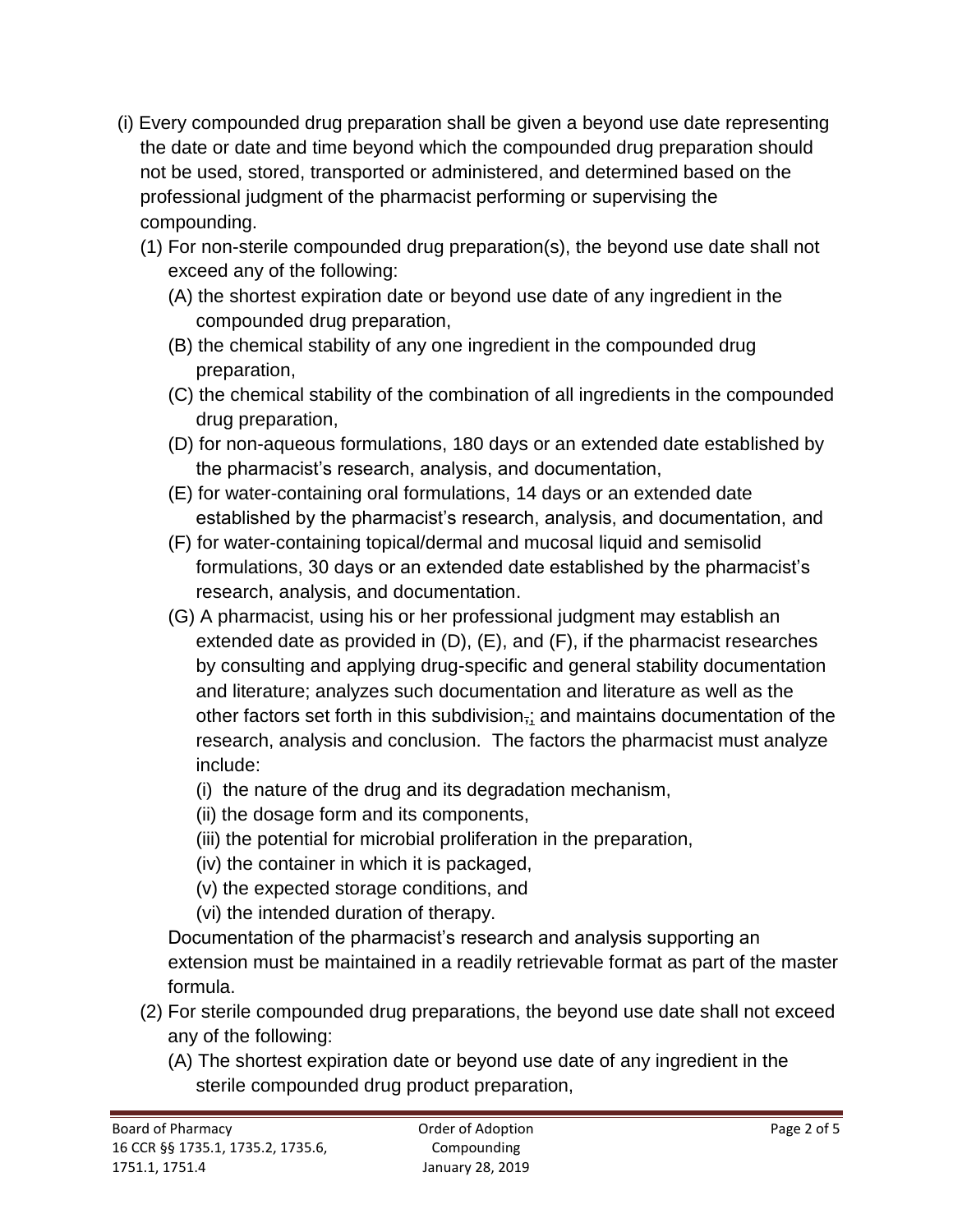- (B) The chemical stability of any one ingredient in the sterile compounded drug preparation,
- (C) The chemical stability of the combination of all ingredients in the sterile compounded drug preparation, and
- (D) The beyond use date assigned for sterility in section 1751.8.
- (3) For sterile compounded drug preparations, extension of a beyond use date is only allowable when supported by the following:
	- (A) Method Suitability Test,
	- (B) Container Closure Integrity Test, and
	- (C) Stability Studies
- (4) In addition to the requirements of paragraph three (3), the drugs or compounded drug preparations tested and studied shall be identical in ingredients, specific and essential compounding steps, quality reviews, and packaging as the finished drug or compounded drug preparation.
- (5) Shorter dating than set forth in this subsection-subdivision may be used if it is deemed appropriate in the professional judgment of the responsible pharmacist.

[…]

Note: Authority cited: Sections 4005 and 4127, Business and Professions Code. Reference: Sections 4005, 4029, 4036, 4037, 4051, 4052 and 4127, Business and Professions Code.

**Amend section 1735.6, subdivision (e), in Article 4.5 of Division 17 of Title 16 of the California Code of Regulations to read as follows:** 

## **1735.6. Compounding Facilities and Equipment.**

# […]

- (e) Hazardous drug compounding shall be completed in an externally vented exhausted physically separate room with the following requirements:
- (1) Minimum of 30 air changes per hour except that 12 air changes per hour are acceptable for segregated compounding areas with a BSC or CACI when products are assigned a BUD of 12 hrs hours or less or when non sterile products are compounded; and
- (2) Maintained at a negative pressure of 0.01 to 0.03 inches of water column relative to all adjacent spaces (rooms, above ceiling, and corridors); and
- (3) (A) For sterile compounding, each Each PEC BSC or CACI in the room shall also be externally vented exhausted.

(B) For nonsterile compounding, a BSC, a CACI, or other containment ventilated enclosure shall be used and shall either use a redundant-HEPA filter in series or be externally exhausted.; and For purposes of this paragraph, a containment ventilated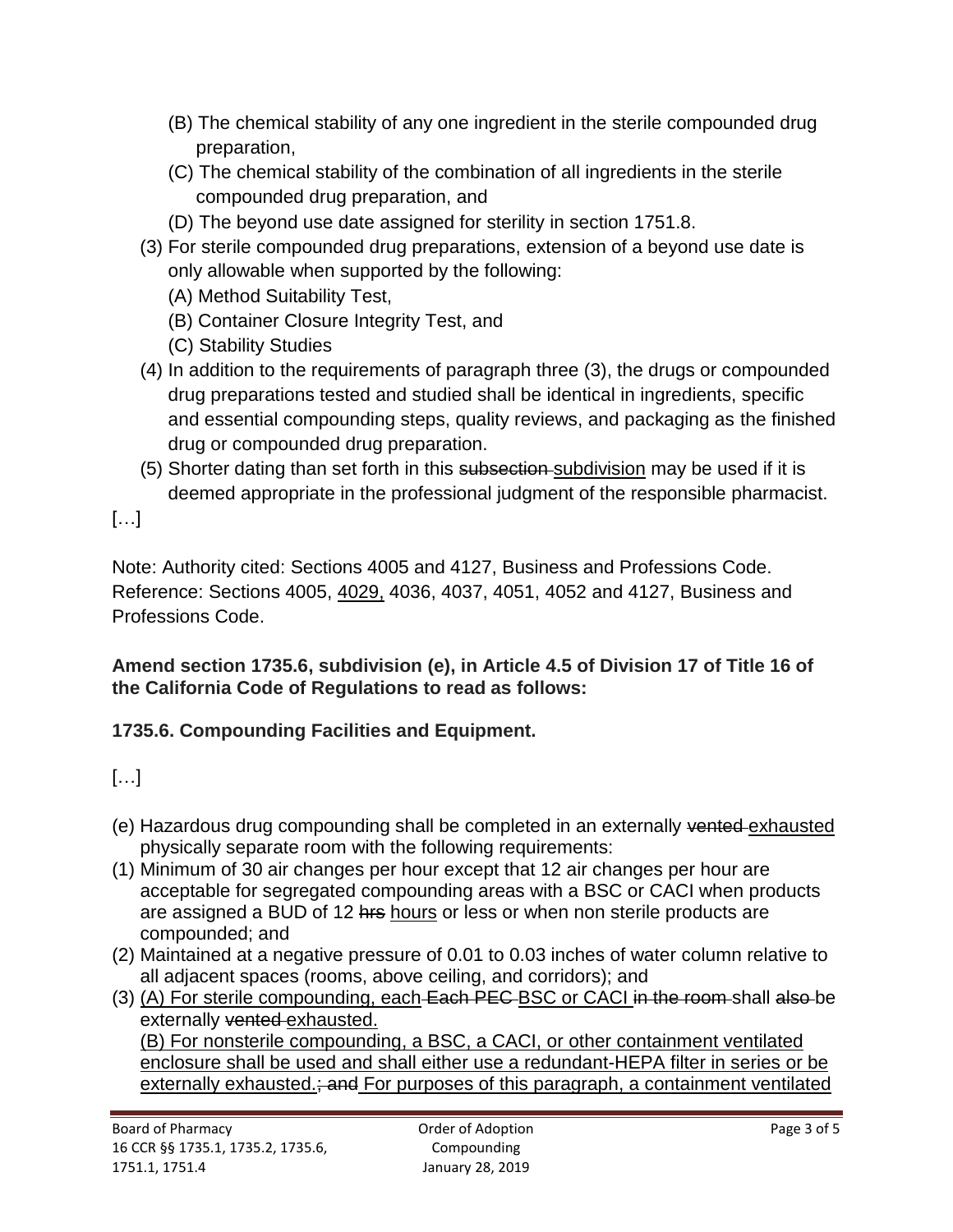contain, and remove airborne contaminants through high-efficiency particulate air enclosure means a full or partial enclosure that uses ventilation principles to capture, (HEPA) filtration and to prevent their release into the work environment.

(4) All surfaces within the room shall be smooth, seamless, impervious, and nonshedding.

 $[...]$ 

Note: Authority cited: Sections 4005 and 4127, Business and Professions Code. Reference: Sections 4005, 4029, 4036, 4037, 4051, 4052 and 4127, Business and Professions Code.

**Amend section 1751.1, subdivision (a)(5), in Article 7 of Division 17 of Title 16 of the California Code of Regulations to read as follows:** 

## **1751.1. Sterile Compounding Recordkeeping Requirements.**

(a) In addition to the records required by section 1735.3, any pharmacy engaged in any compounding of sterile drug preparations shall maintain the following records, which must be readily retrievable, within the pharmacy:

[…] (5) Biannual  $\frac{1}{2}$  video of smoke studies in all ISO Class 5 certified spaces. […]

# […]

Note: Authority cited: Sections 4005 and 4127, Business and Professions Code. Reference: Sections 4005, 4029, 4036, 4037, 4051, 4052, and 4127, Business and Professions Code.